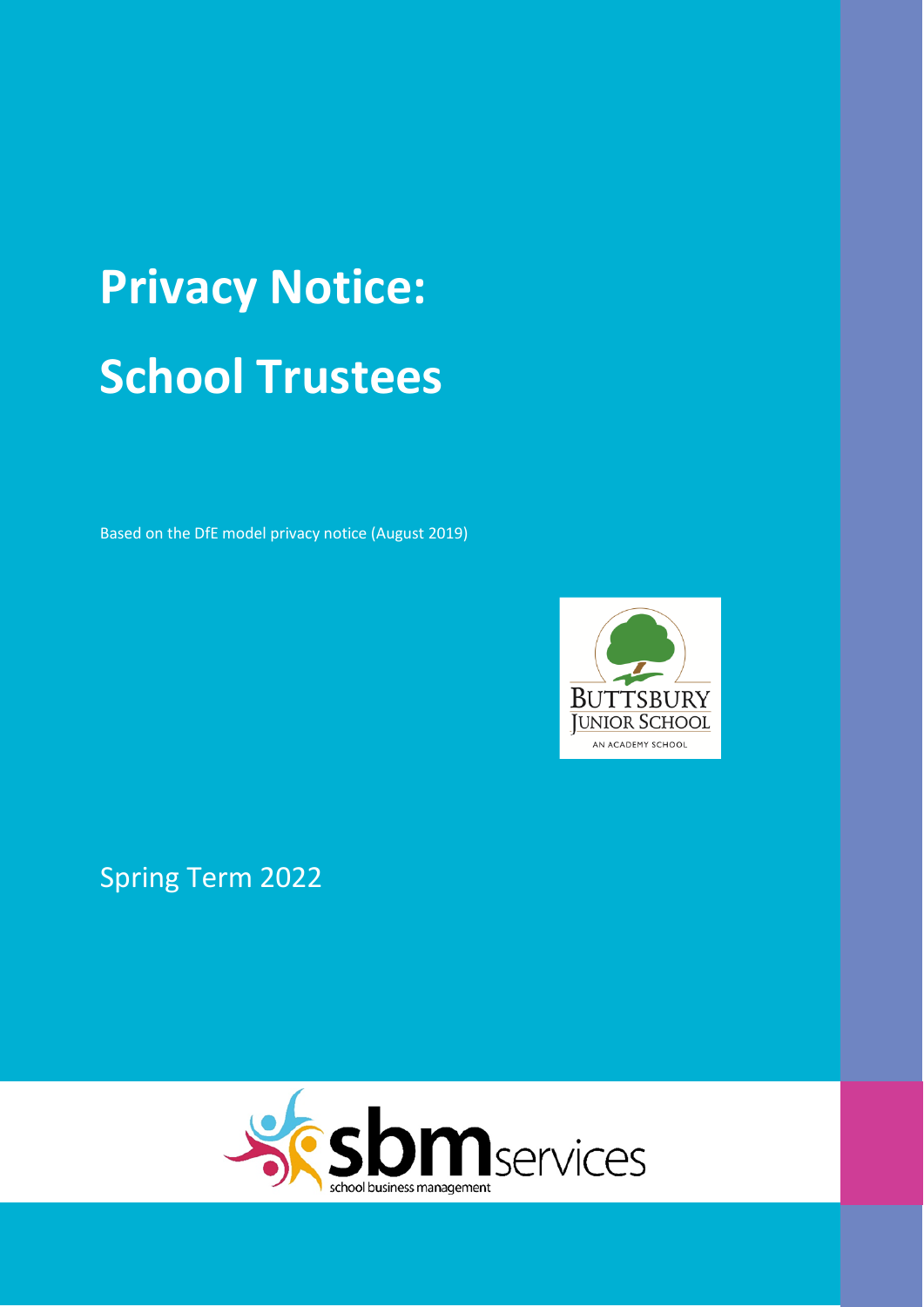**This template is taken from the DfE privacy notice model document.**

## **Privacy Notice (How we use school trustee information)**

## **The categories of Trustee information that we process include:**

- personal identifiers, contacts and characteristics (such as name, date of birth, contact details and address)
- governance details (such as role, start and end dates and Trustee ID)

## **Why we collect and use Trustee information**

The personal data collected is essential, in order for the school to fulfil their official functions and meet legal requirements. We collect and use Trustee information, for the following purposes:

- a) To meet the statutory duties placed upon us
- b) Enable the development of a comprehensive picture of governance and how it is deployed
- c) To enable appropriate checks to be completed
- d) Enable individuals to be kept informed of governance training, book training and relevant information
- e) To inform relevant authorities/organisations of a member/trustee/clerk appointment
- f) To undertake our responsibilities for safeguarding children
- g) To communicate with you
- h) To comply with the law regarding data sharing

## **Our Legal Obligations**

We must make sure that information we collect and use about Trustees is in line with the GDPR and Data Protection Act. This means that we must have a lawful reason to collect the data, and that if we share that with another organisation or individual, we must have a legal basis to do so.

The lawful basis for schools to collect information comes from a variety of sources, such as:

- Article 6 and Article 9 of the GDPR
- under the Academies Financial Handbook academy trusts have a legal duty to provide governance information
- under the Companies Act 2006 academy trusts have a legal duty to provide information on members and directors to Companies House

## **Collecting Trustee information**

We collect personal information via Trustee contact forms.

Trustee data is essential for the school's operational use. Whilst the majority of personal information you provide to us is mandatory, some of it may be requested on a voluntary basis. In order to comply with GDPR,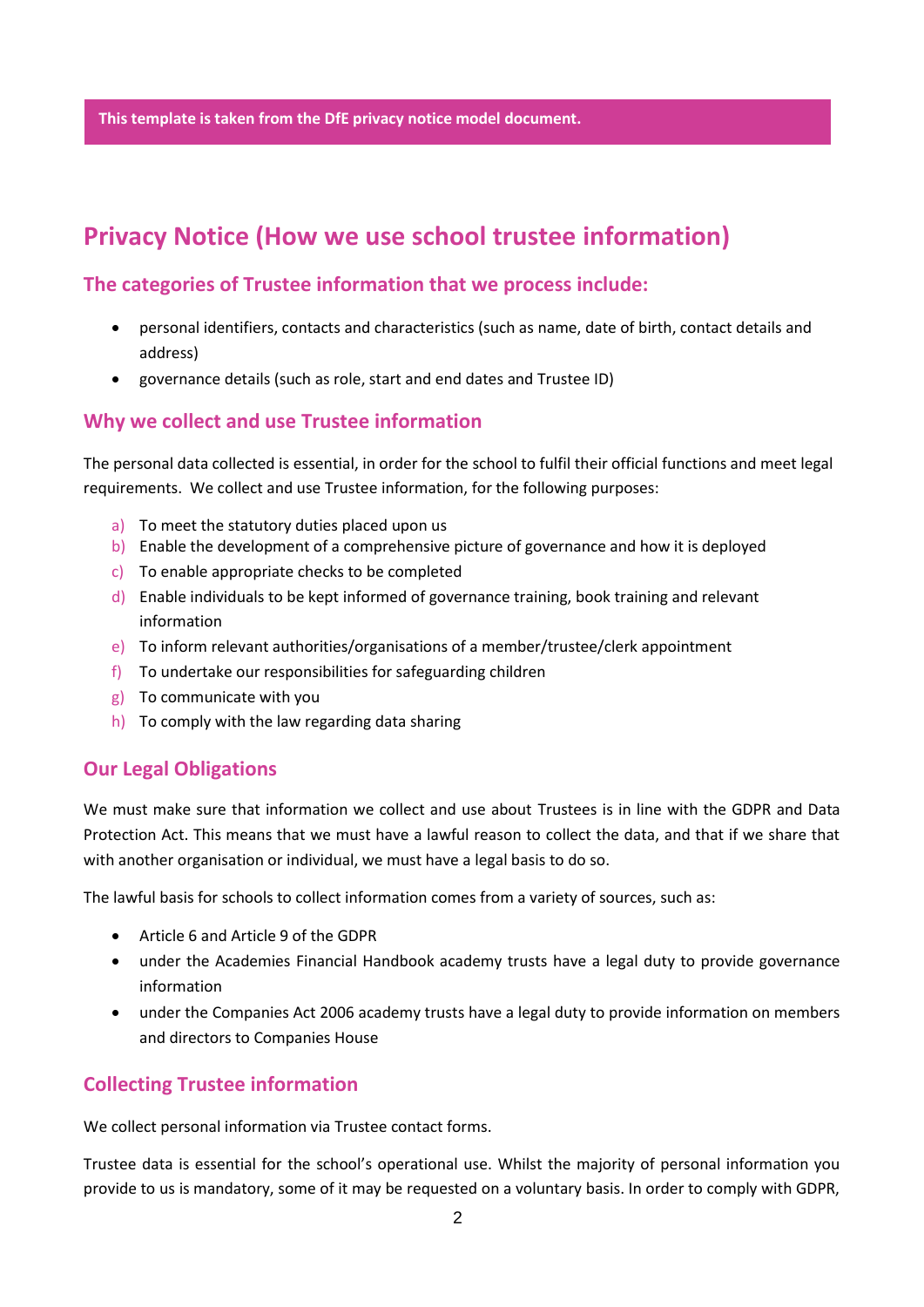we will inform you at the point of collection, whether you are required to provide certain information to us or if you have a choice in this.

## **Storing Trustee information**

We hold data securely for the set amount of time shown in our data retention schedule. For more information on our data retention schedule and how we keep your data safe, please visit the school website and our GDPR policies.

## **Who we share Trustee information with**

We routinely share this information with:

- our local authority (where applicable)
- the Department for Education (DfE)
- other Trustees on the same governing board
- Disclosure & Barring Service
- the clerk to the board
- Trustee Services
- Companies House

## **Why we share Trustee information**

We do not share information about our Trustees with anyone without consent unless the law and our policies allow us to do so.

#### **Department for Education**

The Department for Education (DfE) collects personal data from educational settings and local authorities. We are required to share information about our Trustees with the Department for Education (DfE), under:

We are required to share information about our Trustees with the (DfE) under the requirements set out in the [Academies Financial Handbook](https://www.gov.uk/government/publications/academies-financial-handbook) 

All data is entered manually on the GIAS system and held by DfE under a combination of software and hardware controls which meet the current [government security policy framework.](https://www.gov.uk/government/publications/security-policy-framework)

For more information, please see 'How Government uses your data' section.

#### **The Clerk to the Board**

In case of emergency or an Ofsted inspection it is necessary for the school office to hold details of any individuals involved in the governance of the school. The school Single Central Record will record that appropriate checks have been carried out for everyone involved in the governance of the school.

#### **Other members/trustees on the same Trust Board (or in the same MAT)**

For ease of communication and with your consent contact details may be shared with other Trustees on the board.

#### **Disclosure and Barring Service**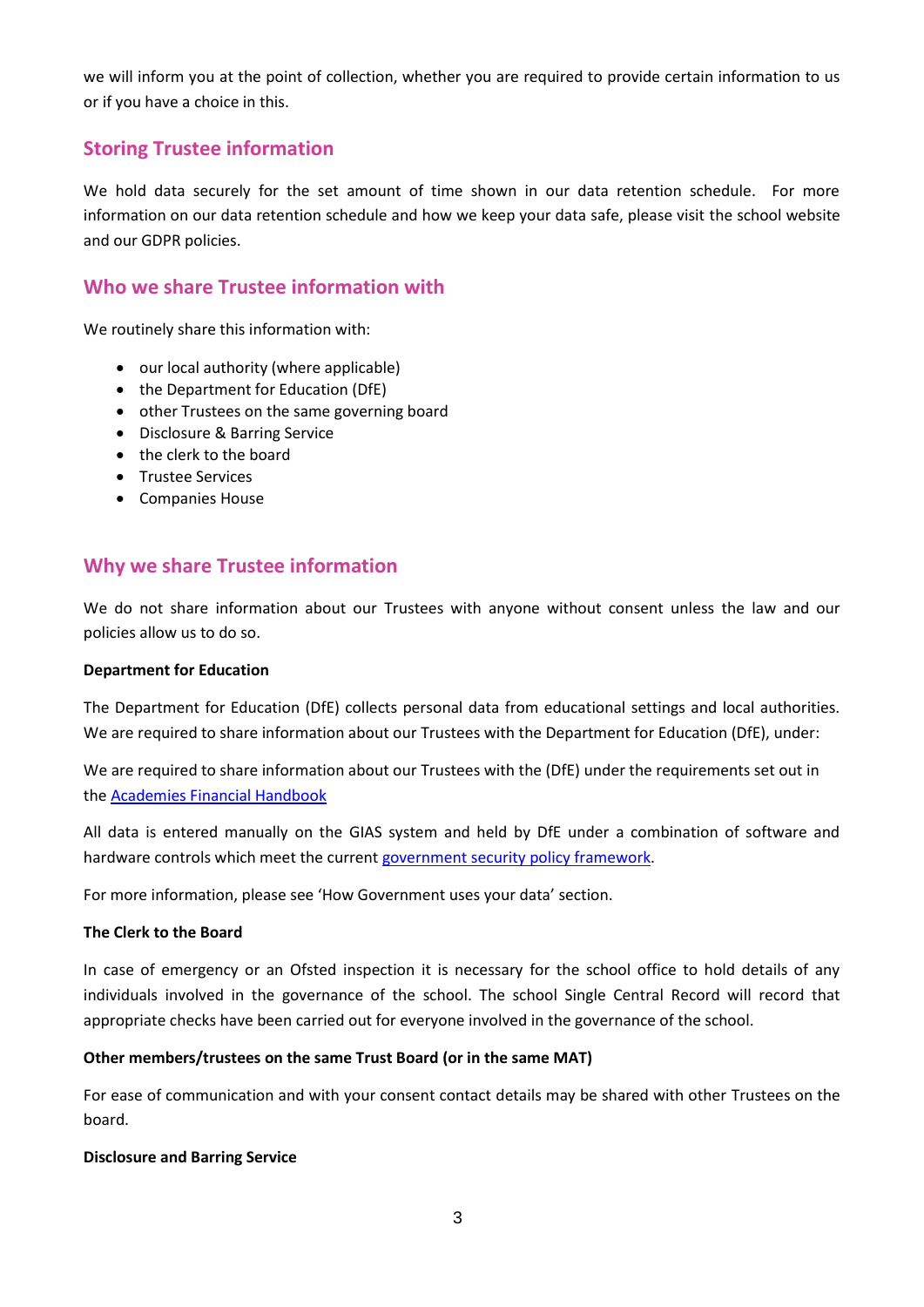All maintained school Trustees are required to have an enhanced criminal records certificate from the DBS. Further details on DBS checks and Section 128 checks in schools are within the statutory guidance Keeping Children Safe in Education (KCSIE).

#### **Companies House**

Academy trusts are required to tell Companies House within 14 days about changes to the Board including new appointments, resignations and change of details.

## **Requesting access to your personal data**

Under data protection legislation, you have the right to request access to information about you that we hold. To make a request for your personal information, contact the School Office.

You also have the right to:

- to ask us for access to information about you that we hold
- to have your personal data rectified, if it is inaccurate or incomplete
- to request the deletion or removal of personal data where there is no compelling reason for its continued processing
- to restrict our processing of your personal data (i.e. permitting its storage but no further processing)
- to object to direct marketing (including profiling) and processing for the purposes of scientific/historical research and statistics
- not to be subject to decisions based purely on automated processing where it produces a legal or similarly significant effect on you

If you have a concern or complaint about the way we are collecting or using your personal data, you should raise your concern with us in the first instance or directly to the Information Commissioner's Office at <https://ico.org.uk/concerns/>

For further information on how to request access to personal information held centrally by DfE, please see the 'How Government uses your data' section of this notice.

## **Withdrawal of consent and the right to lodge a complaint**

Where we are processing your personal data with your consent, you have the right to withdraw that consent. If you change your mind, or you are unhappy with our use of your personal data, please let us know by contacting the School Office.

## **Last updated**

We may need to update this privacy notice periodically so we recommend that you revisit this information from time to time. This version was last updated in Spring 2020.

## **Contact**

If you would like to discuss anything in this privacy notice, please contact the School Office in the first instance.